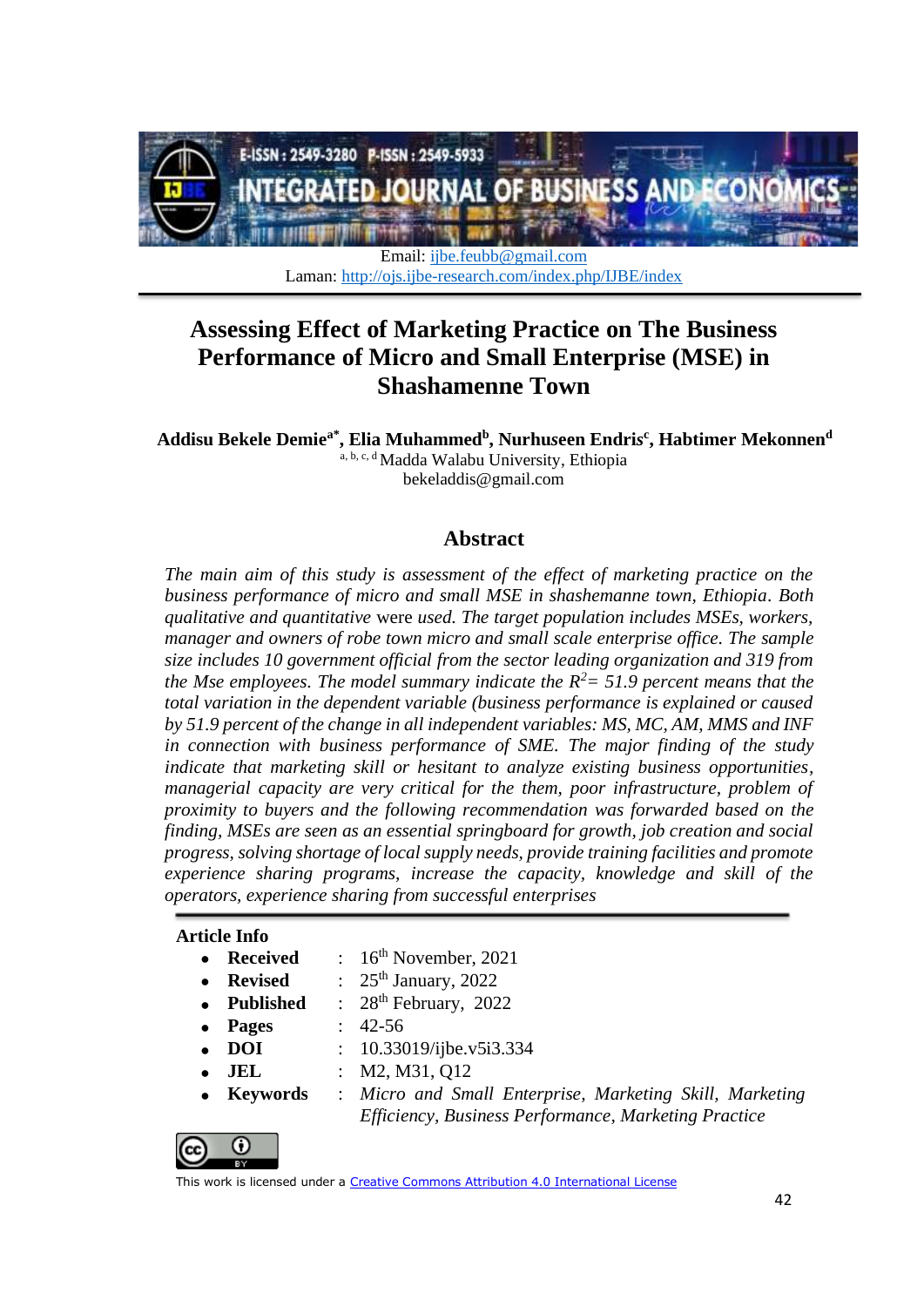# **1. Introduction**

The Micro and Small Enterprises (MSEs) sector is identified as a tool in bringing about economic transition by efficiently using the skill and talent of the people without requesting high-level training, much capital and sophisticated technology (Wolde & Geta, 2015). The sector is also described as the national home of entrepreneurship; they are the primary vehicles by which new entrepreneurs provide the economy with a continuous supply of ideas, skills, and innovations (Katua, 2014). In cities and towns of Ethiopia, Micro and Small Enterprise (MSEs) and informal sector in general are the predominant income generating activities; they have a significant contribution to local economic development and used as the basic means of survival (Elias, 2005). The World Bank's Committee of Donor Agencies for Small Enterprises Development (Donor Committee) in 2001 identified the most important interventions to enable MSEs to improve their performance. The government of Ethiopia outlined MSEs development strategy in 2004 GC and set up Federal Micro and Small Enterprise Development Agency (FeMSEDA). The regional states also developed MSE promotion strategies based on their context, and in tandem with the federal MSEs development strategy. The states structured Regional Micro and Small Enterprises Development Agencies (ReMSEDAs) to facilitate implementation of the strategies. (Gebrehiowot and Wolday, 2004) In Ethiopia, it is widely recognized that, the government and donors have supported Micro and Small Enterprise (MSE) in a variety of ways, which include both financial and non-financial service, they have understood that non-financial service currently known as business development services (BDS), is among the important factors that can improve the performance of MSE operators in the country (Gebrehiowot and Wolday, 2004).

# **2. Lierature Review**

In Ethiopia, MSE is one of the sector given recognition in the country economic development plan, and believed that it serves as vehicles reducing poverty and unemployment at urban center and as it reinforce the economic development. MSEs may offer the best products (services or physical object), but without marketing none of potential customers would know about it and sales may crash and they may have to close. Marketing practices have been found by several scholars to have great impact on business performance (Blankson & Stokes, 2002; Ellis, 2005; Blankson & Omar, 2002; Jayawarna, J. et al., 2014) and to ensure business survival in most industries. The business activities and marketing practices of micro and small enterprises according to Blankson and Omar (2002) argued that even though most of the economies are dominated by micro and small scale businesses, marketing is vital and a very important practices to their business performance and survival of the business. Moorman and Rust (1999), explicitly argued that marketing activities or practices are very crucial and essential for many businesses as it ensure the connection between the prospective customers and the organization as a whole. As noted by Ellis (2005); Moorman and Rust (1999) stated that, in developing economies, marketing practices when implemented well improves businesses performance of MSEs. Ethiopian government has developed support service

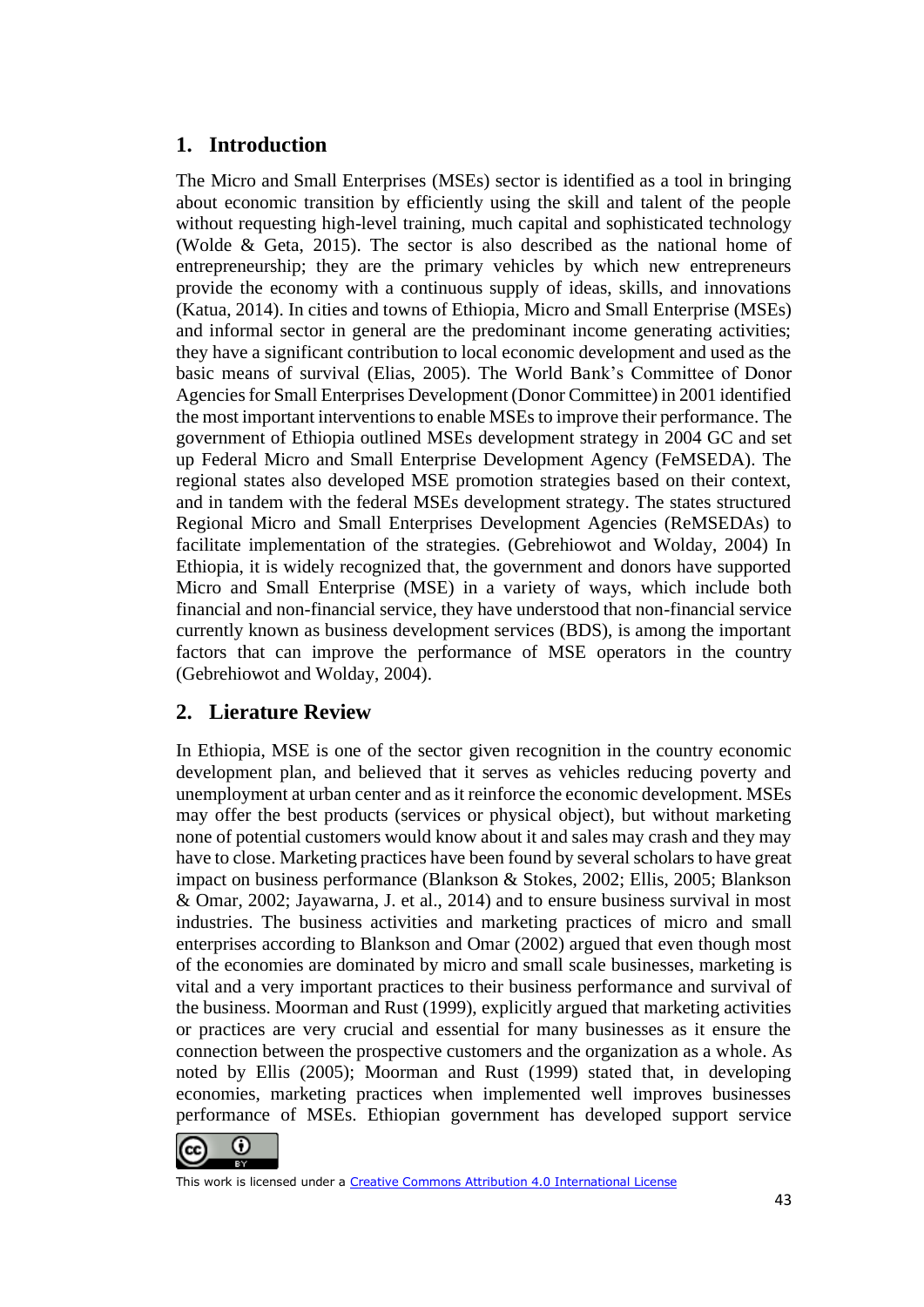programs to enhance the growth and profitability of these enterprises in all over the country (Mulate, et al., 2006). However, no study were focus on assessing the effect of marketing practice on business performance of MSEs and studies such as Bereket (2010) and Tekle (2014) are directed to roles of micro and small enterprises in employment creation and contribution of Micro and Small Enterprises to Local Economic Development respectively. As the matter of fact, lack of awareness of concerned bodies about marketing practice on business performance of MSEs would undoubtedly need to take measures against problems. These would obviously hinder marketing practice efficiency and resulted in failure of these enterprises. Hence, the development of MSEs' marketing abilities and marketing knowledge within the MSE sector is essential and this study therefore, seeks to investigate into effect of marketing practices of micro and small scale firms and its impact on their business performance in shashemanne town.

## **3. Research Methods**

To identify effect of marketing practice on the business performance of MSEs in shashemanne town, descriptive research design was applied. Because, these design concerned with describing the characteristics of particular individual or group in sample. Primary and secondary source of data was used to meet the objective of the study. The source of Primary data for study was collected from micro and small scale enterprises and manager of the MSE through the use of schedule and structured interview and the secondary data were collected from different sources such as, websites, books, brochures, magazine, newsletter, journals, and article. The target population for this study includes MSEs, workers, manager and owners of robe town micro and small scale enterprise office.



The sample size of the study 319 from the employee of MSE and 10 from the government official. Data was collected from Mses Owner, employees and government officer of MSEs of shashemanne town through the use of structured interviews and schedules which are designed in English and translated to Amharic and Afan oromo to get required data. The quantitative data was analyzed by descriptive statistics instruments such as frequency distribution, mean and charts. The inferential analysis of the survey data and variables for the study was apply in collaboration with some important tests such as validity and reliability of data. The correlation and multiple regression analysis between variables are included, because it helps to show association or relationship between variables.

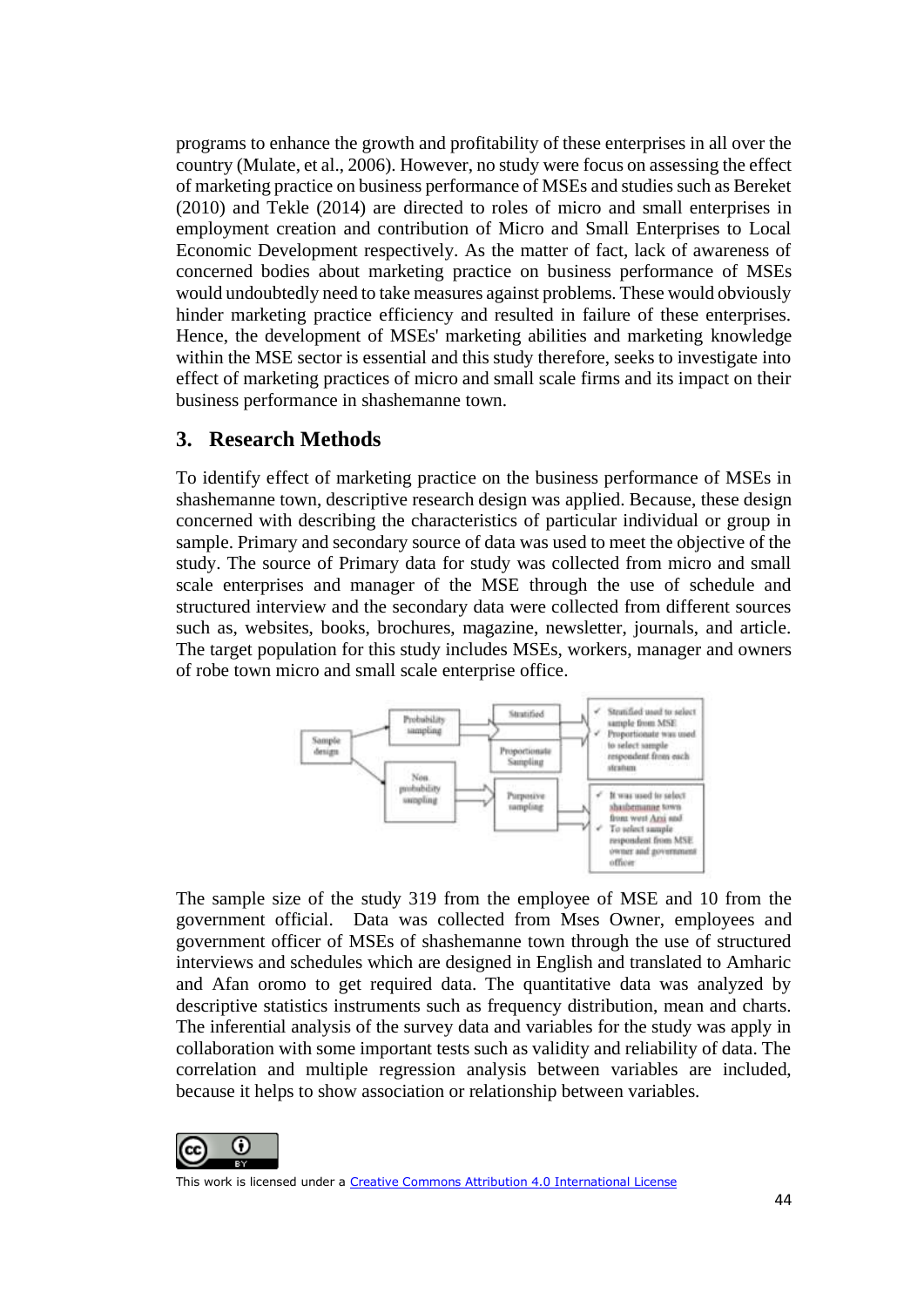# **4. Results**

| <b>Characteristics</b>        |                 | <b>Frequency</b> | Percentage |
|-------------------------------|-----------------|------------------|------------|
| Gender of the respondent      | Male            | 180              | 56.25      |
|                               | Female          | 140              | 43.75      |
|                               | Total           | 320              | <b>100</b> |
| Age                           | $20 - 29$       | 40               | 12.5       |
|                               | $30 - 39$       | 50               | 15.625     |
|                               | $40 - 49$       | 120              | 37.5       |
|                               | $50 - 59$       | 65               | 20.32      |
|                               | 60 and above    | 45               | 14.06      |
|                               | <b>Total</b>    | 320              | <b>100</b> |
| <b>Educational background</b> | Certificate     | 60               | 18.75      |
|                               | Diploma         | 84               | 26.25      |
|                               | Degree          | 156              | 48.75      |
|                               | Master          | 20               | 6.25       |
|                               | <b>Total</b>    | 320              | 100        |
| <b>Martial</b> status         | Married         | 150              | 46.785     |
|                               | Single          | 100              | 31.25      |
|                               | Widow           | 50               | 15.625     |
|                               | Divorced        | 20               | 6.25       |
|                               |                 | 320              | 100        |
| Income per year               | Under 20000Br   | 42               | 13.125     |
|                               | 20001 - 40000   | 100              | 31.25      |
|                               | 40,001-80,000br | 165              | 51.5625    |
|                               | Over 80,001br   | 13               | 4.0625     |
|                               |                 | 320              | 100        |

**Table 1. Gender of Respondents**

Table 1 showed that male respondents represent 56.25 Percent, and the rest 43.75 percent were females. This implies that the government needs to encourage female participant through increasing the awareness on the benefit of participating in SMEs activity and increasing their role in the country's economic development. As far as age of respondents is concerned, 37.5 percent are in the range of 40 -49 years. As the result of the study shows most of the participants are between the age of 30 -49 years. Thus, encouraging the youngest people who are more productive and creative, it is possible to bring sustainability in the SMEs in our country. Ansah (2015:15) added in his study that, age between 30-39, were so powerful in marketing the product because at these ages they were not afraid of taking risks in their businesses because they were added more attractive ideas to their product. 156 (48.75 percent) were in the possession of Degrees. Thus form the above result the researcher conclude that encouraging more educated professional to participate in SMEs help develop the sector and make the sector more productive, therefore, promoting the benefit of the sector help to attract more educated individual and this can push as to change the attitude of the community towards the SMEs. As it was

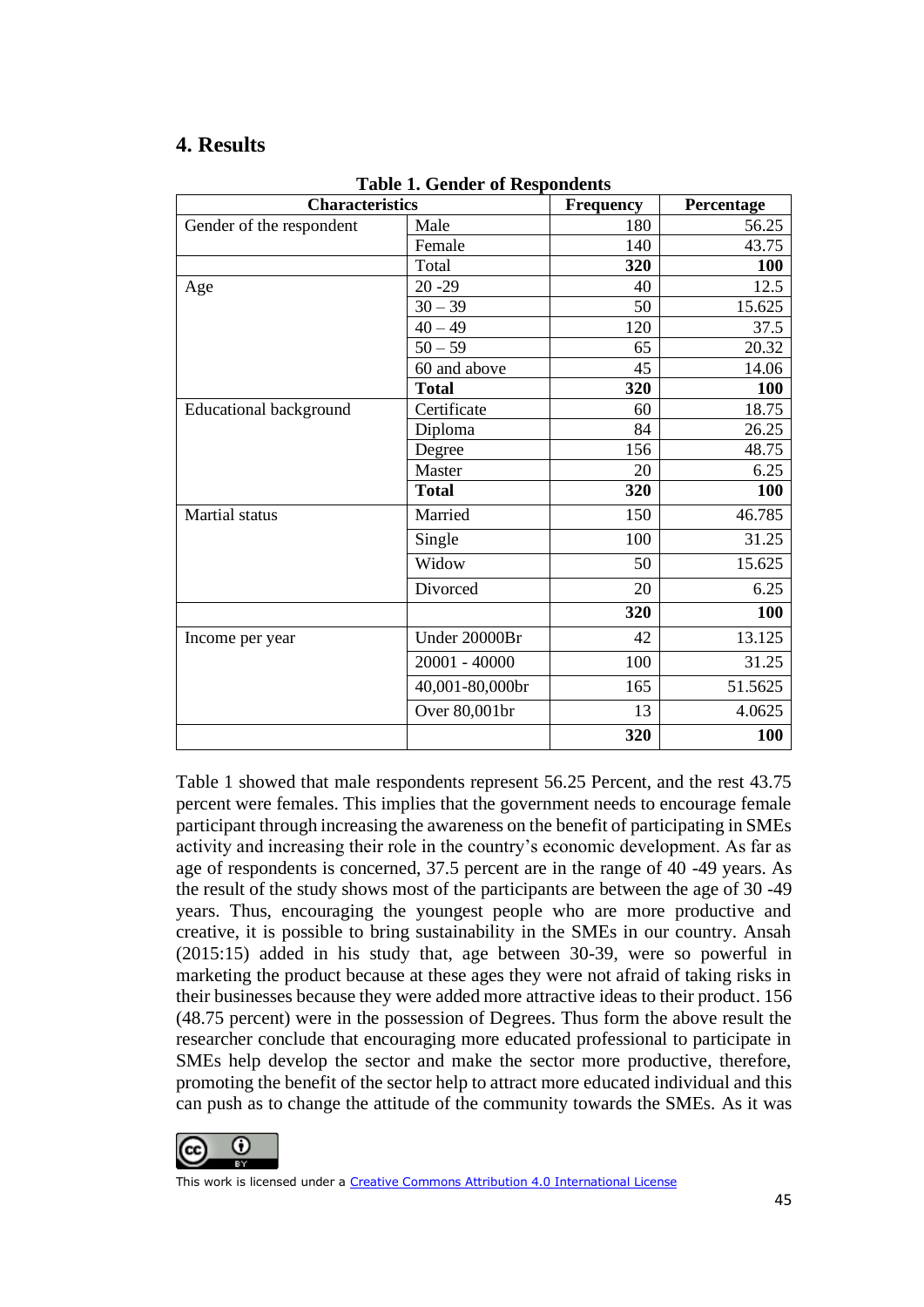depicted in the above Table 1 most the respondent are married with the percent of 46.78 and followed by single.Thus form the above finding we can conclude that most of the participants of the MSE participant are married and single individual; this can help them to more success full in their work. Table 1 indicate that most of MSE obtain income of 40001 – 80000 per year (51.56%). As we can understand form the above finding the income they obtain per year is need to be improve by give training and technical support for the MSE to support they get more income from their work and support the economic change in the country economy.

### **Descriptive analysis of factor in marketing practice of Mse Marketing Skill**

Hence, responses for questions asked to identify whether MSEs analyze existing business opportunities, perform market segmentation and identify the target market that can be best served by their business were retrieved and analyzed in the following manner (Table 2).

| Item                                       | <b>Frequency</b> | <b>Mean</b> | <b>STD</b> |
|--------------------------------------------|------------------|-------------|------------|
| Analyzing existing business opportunities' | 320              | 2.55        | 1.50       |
| Identifying the target Market              | 320              | 2.6         | 1.47       |
| <b>Market Segmentation</b>                 | 320              | 2.56        | 1.45       |
| collecting properly marketing information  | 320              | 2.65        | 1.50       |

#### **Table 2. Marketing Skill**

**Source: Own survey, 2020** 

Accordingly, as shown in table above, analyzing existing business opportunities with the mean value (2.55), identifying the target Market (2.6), Market Segmentation based on the selected variable (**2.56)** and collecting properly marketing information (**2.65).** The mean score of all marketing skill factors are below mean value indicating that managers have low Marketing skill or hesitant to analyze existing business opportunities, segment their market and identify their target market that can be best served. Thus, marketing skill is very critical for good performance of the small and medium enterprise for the success and to stay in competition in current stiff and hazardous competition. As described by Murphy (2006, 13-14) Marketing skill of MSE determines in the long term, whether the business will succeed or go under. According to Van Scheers (2012) the lack of marketing skills has a negative impact on the success of small businesses.

#### **Managerial Capacity**

Table 3 below clearly shows that MSE's managerial capacity to developing annual Marketing plan for their business has mean score of 2.66, capacity to developing strategic marketing plan for their business has a mean score of 2.57, developing marketing strategy for business has mean score of 2.51, and developing evaluation and control programs for business has mean score of 2.69, all lowest. This indicate that regardless their educational competency, managerial capacity of owners/managers of MSEs is unfavorable or most managers/ owners of the enterprises are hesitant in planning, implementing and controlling their market.

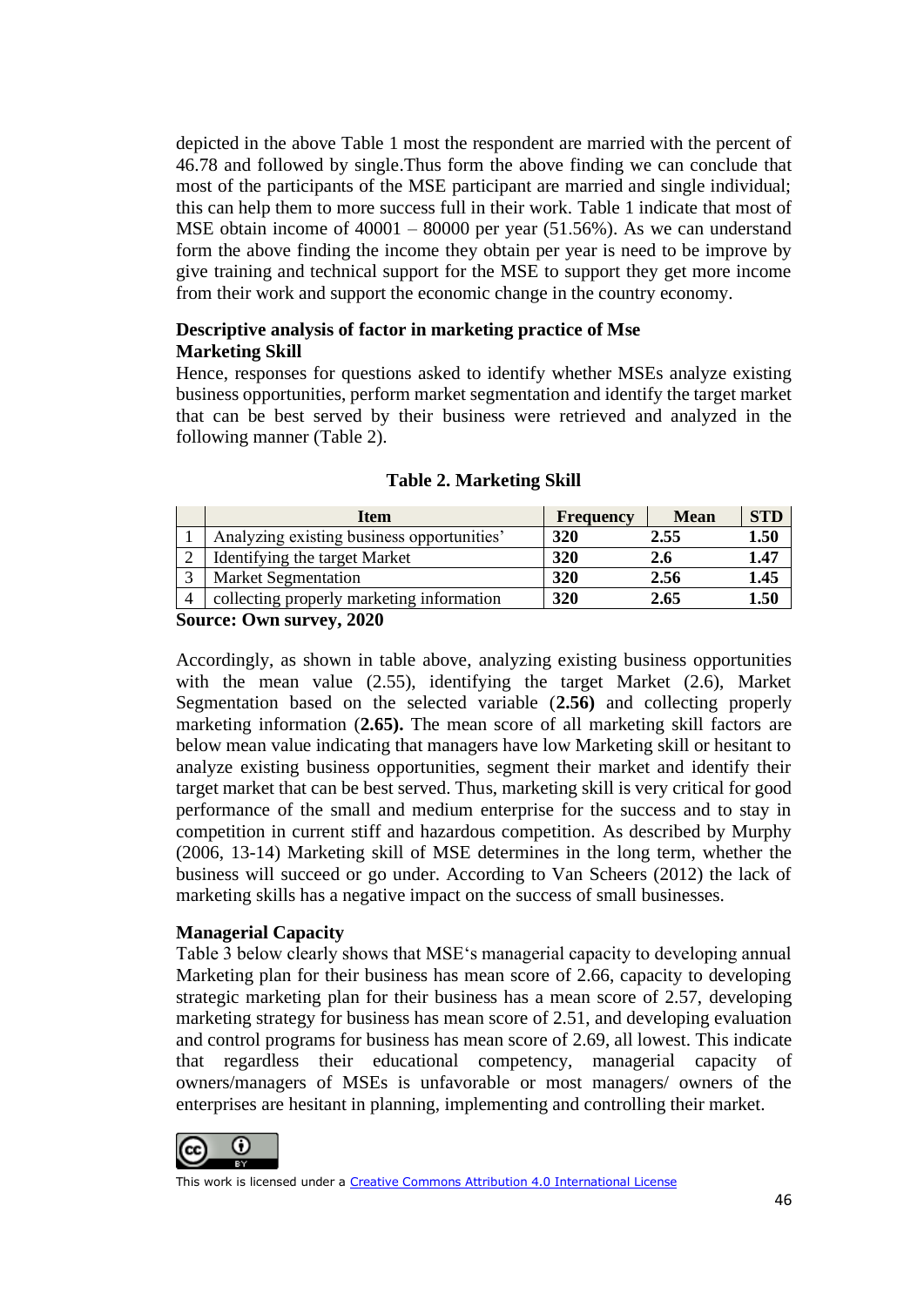| <b>Items</b>                                      | <b>Frequency</b> | <b>Mean</b> | <b>STD</b> |
|---------------------------------------------------|------------------|-------------|------------|
| Lack of Developing annual Marketing plan for      | 320              | 2.66        | 1.38       |
| your business                                     |                  |             |            |
| Lack of Developing strategic marketing plan your  | 320              | 2.57        | 1.30       |
| business                                          |                  |             |            |
| Lack of marketing strategy for business           | 320              | 2.50        | 1.45       |
| Poor evaluation and control programs for business | 320              | 2.50        | L30        |

### **Table 3. Managerial Capacity**

**Source: Own Analysis, 2021**

#### **Infrastructure**

Regarding the infrastructural factors shown in Table 4, Power interruption with standard mean 3.24, insufficient power supply with mean score 3.2 and inadequacy of water supply with standard mean of 3.39 and poor road availability to their place work are exert more challenges to undertake their activity and to compete with the competitor in the market place. Thus the marketing manager of the SME needs to select appropriate place where they are able to sell their product and bit the competition. Hence infrastructure is the backbone for the success of any business holder, since they can produce and deliver their product through this infrastructure.

#### **Table 4. About Infrastructure**

| Factors                   | Frequency | Mean | <b>SE</b> |
|---------------------------|-----------|------|-----------|
| Power interruption        | 320       | 3.25 | .23       |
| Insufficient power supply |           | 3.45 |           |
| Inadequate water supply   | 320       | 22   |           |
| Poor road availability    |           | 3 56 |           |

#### **Market Access**

Access to market can be related to location and transportation facilities where large buyers can participate in buying. transportation facilities have a vital contribution for being finding new markets at new places and importing cheaper raw materials from where it widely available which resulted in using cheaper raw materials for reducing costs of production which in turn decrease the price for products and then increase market demand and revenue of enterprises. In addition to transportation facilities, location of the business can play a central role in marketing of MSEs. Those MSEs located in urban and nearer to urban or commercial areas are more likely to survive than their counters in rural areas. Those that operate in commercial districts or on road sides typically show greater growth rates than those that are based on their home, although it can vary at the country level (Liedlholm, 2002).

#### **Table 5. Access to market**

| N <sub>0</sub> | <b>Items</b>                                                               |           |           |  |
|----------------|----------------------------------------------------------------------------|-----------|-----------|--|
|                | <b>Access to market</b>                                                    | Frequency | Mean   SD |  |
|                | There is insufficient and quick transportation service to reach market 320 |           | 3.65      |  |
|                | Lack fast communication system to access market information                | 320       | 3.87      |  |

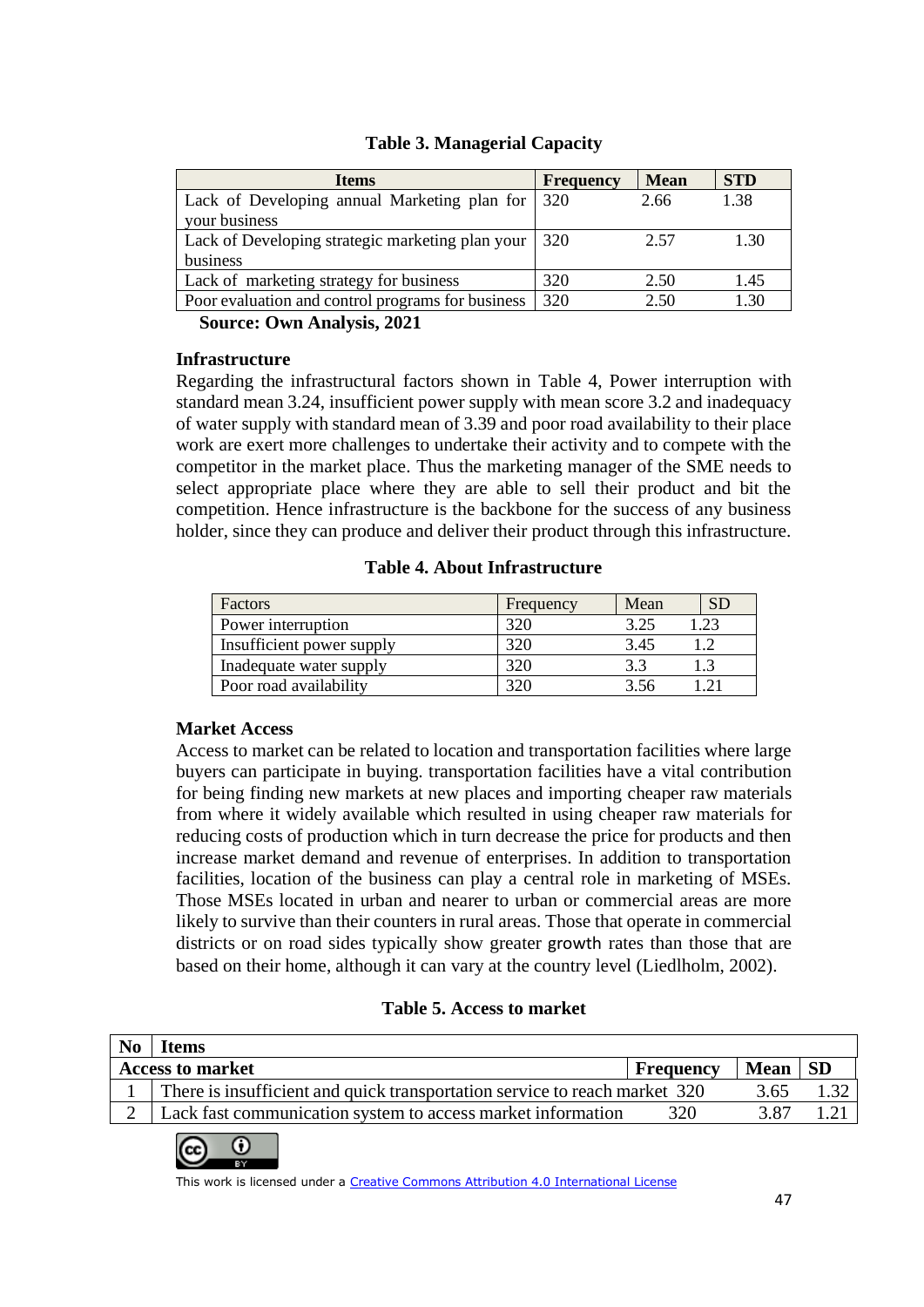| For our product we lack to the market with few effort |  |  |
|-------------------------------------------------------|--|--|
| There is poor alternative market to sell our product  |  |  |

According to Sgustafson (2012), economic growth in developing countries is often constrained by a lack of access to regional and global markets. Without reliable access to fair, transparent markets, the poor in developing countries stand little chance of escaping poverty and hunger. Furthermore, Enterprises can provide quicker delivery to buyers if they are closer to buyers than are producers. However, there are various constraints to market access of which some are Poor infrastructure, location of the business itself, problem of proximity to buyers. Clough (2011) stated that location of the business can play a role in their customer reach. If a business located on a main route people from other towns may purchase their products and recommend them to other people further away. For businesses located in rural areas there are not always as many institutions and commercial businesses close by compared to those in more urban areas or commercial centers and they may rely on local households as their main source of customers.

### **Relationship between Marketing Mix and Business Performance**

The study finally sought to determine the extent of the relationship between marketing mix and business performance. The findings from the analysis showed a positive and a moderated relationship between marketing mix and customer acquisition and retention as a business performance again there was a significant relationship generally between marketing mix, sales turnover and overall profitability. However, these findings generally support studies advocating for the use of marketing mix to improve business performance (Jayawarna et al., 2014). Starting with the relationship between marketing mix and business performance, this found that marketing mix significantly affects customer acquisition and retention.

|                | <b>Likert scale Items</b>                                                                                                                                                                                                                            | Freq | mean | <b>STD</b> |
|----------------|------------------------------------------------------------------------------------------------------------------------------------------------------------------------------------------------------------------------------------------------------|------|------|------------|
|                | <b>Product (Good and Service)</b>                                                                                                                                                                                                                    |      |      |            |
|                | Lack of Offering a broad product line                                                                                                                                                                                                                | 320  | 3.45 |            |
|                | Lack of Developing product that have a broad market appeal                                                                                                                                                                                           | 320  | 3.56 |            |
|                | Lack of Regularly introduce new product to the market                                                                                                                                                                                                | 320  | 3.32 |            |
|                | products are not well branded                                                                                                                                                                                                                        | 320  | 3.68 |            |
| $\overline{2}$ | <b>Pricing of the product</b>                                                                                                                                                                                                                        |      |      |            |
|                | High costs of local supply (Raw material) have been influencing<br>pricing of product or services in your business.<br>320<br>Lack of fixing our prices based on events in the market<br>320<br>prices are not favorably compared to our competitors |      | 3.52 |            |
|                |                                                                                                                                                                                                                                                      |      | 3.35 |            |
|                |                                                                                                                                                                                                                                                      | 320  | 3.67 |            |
| 3              | <b>Promotion efforts</b>                                                                                                                                                                                                                             |      |      |            |
|                | Lack of promoting products are sufficiently promoted through Bazar                                                                                                                                                                                   | 320  | 3.45 |            |
|                | Lack of promoting products are sufficiently through exhibition                                                                                                                                                                                       | 320  | 3.64 |            |
|                | Lack of Periodic sales promotional activities                                                                                                                                                                                                        | 320  | 3.33 |            |

### **Table 6. Marketing Mix Strategies Of MSE**

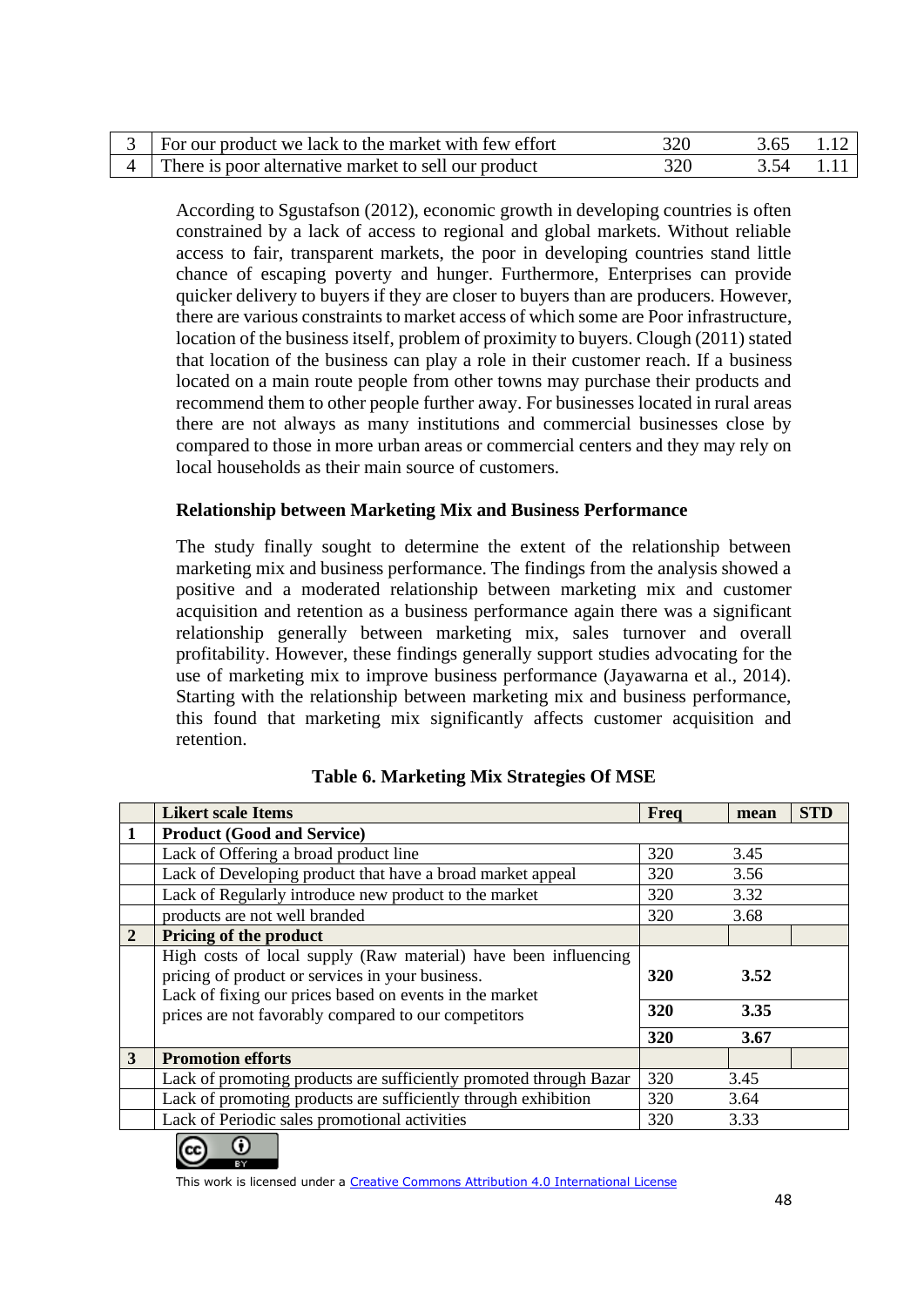| Lack of doing personal selling                                         | 320 | 3.69  |
|------------------------------------------------------------------------|-----|-------|
| Lack of giving discount on bulk purchase to increase sales             | 320 | 3.53  |
| <b>Placement</b>                                                       |     |       |
| Lack of Marketing linkage between your enterprise and other MSEs       | 320 | 3.65  |
| Lack of sufficiently liked with markets such as, whole sales or retail | 320 | 3.45  |
| business firms                                                         |     |       |
| Lack of Enough market access to sell your product/service              | 320 | 3.325 |
| Provided with a place (shade) for selling your product/service.        | 320 | 3.45  |

#### **Source; own analysis**

Table above clearly shows that MSE's there is lack of offering a broad product line with mean value of (3.45), lack of developing product that have a broad market appeal (3.56), lack of introducing regularly new product to the market to compete with the competitor (3.32) and lack of well branded product (3.68) are which are by the study from the response of the sample respondent. Kotler and Armstrong (2004) note that product development is the strategy for company growth by offering modified or new products to the current market segment in the small business sector, Ogundele (2007) notes that a well-organized product development program might even enable a firm to copy other attractive innovations quickly and profitably, because of the simple and dynamic structure of small business organizations.

### **Price**

Also the table indicate that the presence of high cost of local have been influencing pricing of product or service in your business with mean value (3.52), Lack of fix our prices based on events in the market (3.35) and Lack of attaching prices that are favorably compared to our competitors. The finding indicates that the price that most of Mse attached to their product is not deeply compared to the competitor price. According to Anderson (2005), apart from low price points, this requires minimum marginal costs, making product usage and servicing requirement easily so that non-experts can convey them and also using locally owned shop managers and other entrepreneurs for the distribution. Repackaging and recovery of cost can help make the product affordable so that the upfront cost of access is reduced for customers and potential consumers with little or no disposable income to purchase. This possibly can be done by the small scale businesses through charging a small upfront payment and some credit facilities, instead of selling the product outright. Again, most of these businesses in the food processing sector do take certain conditions and factors into account before pricing their products. Some of these factors that affect the prices of the various products are the availability of the raw materials needed for production, credit facilities and the cost involved in the storage of the products. All these play a part in the pricing of the products.

#### **Promotion**

With the relation to the promotion, the result of the study show that there are Lack of promoting products are sufficiently promoted through Bazar with mean value of (3.45), Lack of promoting products are sufficiently through exhibition (3.64), Lack of Periodic sales promotional activities (3.33), Lack of doing personal selling (3.69) and Lack of giving discount on bulk purchase to increase sales (3.53). As businesses

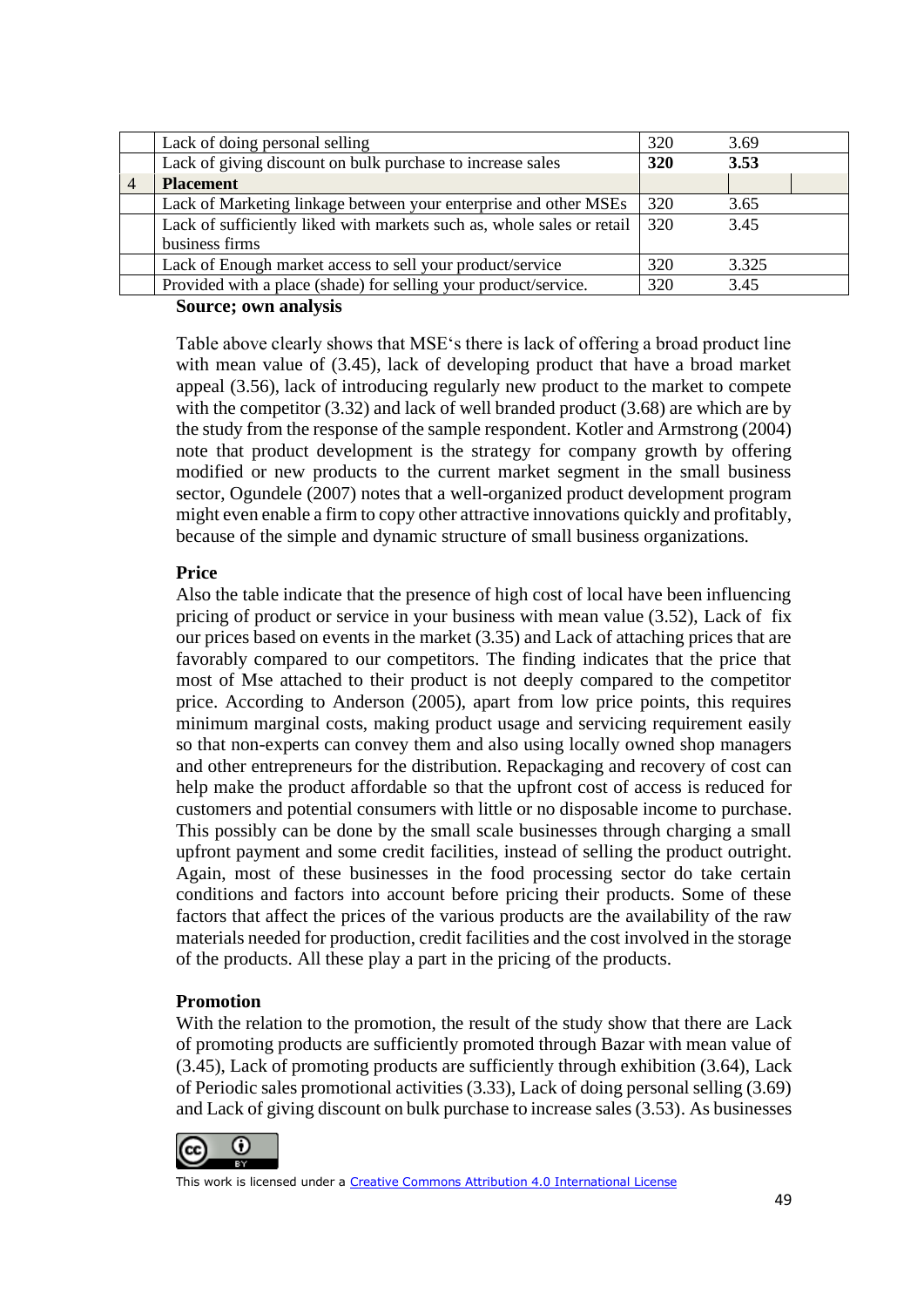set-up and other small scale businesses grows, it must expand its markets (Ogundele et al. 2013), sales promotions and other special initiatives can provide the exposure that the business product needs to develop in the new market and to increase sales in new markets (Meredith et al, 1991).

| <b>Item</b>                                   | <b>Frequency</b> | <b>Mean</b> | <b>STD</b> |
|-----------------------------------------------|------------------|-------------|------------|
| <b>Sales Turnover</b>                         |                  |             |            |
| Lack of achieving our sales objectives        | 320              | 3.53        |            |
|                                               | 1.23             |             |            |
| Lack of assessing the opportunity cost        | 320              | 3.63        |            |
| associated with sales                         | 1.21             |             |            |
| Our sales margin keep increasing as           | 320              | 3.70        |            |
| compared to our competitors                   | 1.13             |             |            |
| Our sales improves year after year            | 320              | 3.523       |            |
|                                               | 1.11             |             |            |
| We use our sales turnover to forecast future  | 320              | 3.92        |            |
| demands                                       | 1.123            |             |            |
| <b>Overall Profitability</b>                  |                  |             |            |
| low profitable compared to our competitors    | 320              | 2.5         |            |
|                                               | 1.21             |             |            |
| Lack of satisfaction with our business profit | 320              | 2.4         |            |
|                                               | 1.25             |             |            |
| poor profit on all our product we sold to our | 320              | 2.52        |            |
| customer                                      | 1.31             |             |            |

#### **Business Performance**

The tables above indicate that the micro and small scale enterprise they Lack of achieving our sales objectives of their goal, Lack of assessing the opportunity cost associated with sales which are result from knowledge and training offered by the supporting sector, oor change on sales margin when as compared to our competitors, Little sales improvement year after year, and poor sales turnover to forecast future demands. The result indicates that low profitable compared to our competitors, Lack of satisfaction with our business profit and poor profit on our entire product we sold to our customer. This is because of the factor which are list in analysis part of the study and because of lack of knowledge and weak training offered to the sector.

#### **Regression Analysis**

In regression analysis, this is measured by Adjusted R Square,  $R<sup>2</sup>$ . The dependent variable for this study is Business performance of MSE whereas the five independent variables are marketing skill (MS), managerial capacity (MC), infrastructure (I), access to market (MA) and marketing mix strategy (MMS) with regard of business performance of micro and small scale enterprise in shashemane city. The regression result explores the necessary indicators of the marketing efficiency by using the variables identified in the model. As indicated in the previous chapter model summary part, the appropriate indicators of the variable used to identify the marketing efficiency of the MSEs are explored.

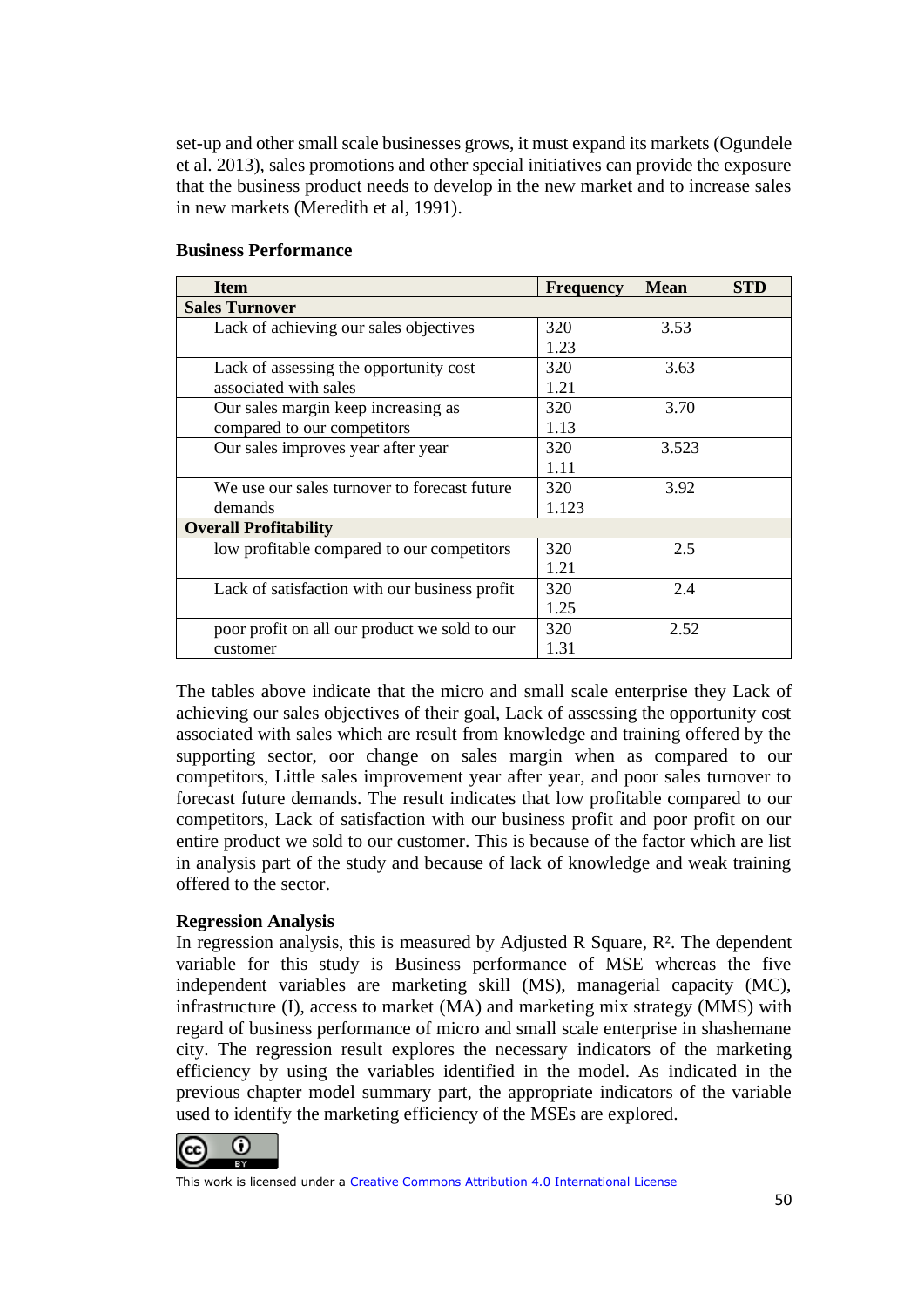#### **Test for multicollinearity**

|                          | <b>Collinearity statistics</b> |       |  |
|--------------------------|--------------------------------|-------|--|
| <b>Variables</b>         | <b>Tolerance</b>               | VIF   |  |
| Marketing skill          | 0.385                          | 2.451 |  |
| Marketing capacity       | 0.451                          | 1.182 |  |
| Access to market         | 0.863                          | 1.563 |  |
| Marketing mix strategies | 0.732                          | 1.451 |  |
| Infrastructure           | 0.812                          | 1.341 |  |

If the tolerance value is less than some cutoff value, usually .20, the independent variable should be dropped from the analysis due to multicollinearity. VIF may be used in line of tolerance as VIF is simply the reciprocal of tolerance. The rule of thumb is that VIF>4.0 when multicollinearity is a problem (Garson, 2012). Therefore, table above shows the tolerance values for all independent variables more than .20. Turning to VIF method, since all values of the independent variables are much less than 4.0 (i.e., 2.451 for MS, 1.182 for MC, 1.563for AM, 1.451 for MMS and 1.341for INF), multicollinearity is not again a problem. So, in both measures, there is no need to drop out a variable from the model.

#### **Result of regression analysis**

#### **Table 7. model summary**

| <b>Model</b> | R    | <b>R</b> Square | <b>Adjusted R Square</b> | <b>Std. Error of the Estimate</b> |
|--------------|------|-----------------|--------------------------|-----------------------------------|
|              | 721a | .5198           | ے ب                      | .40054                            |

a. Predictors: (Constant), MS, MC, AM, MMS, INF **Source: own survey, 2021**

From Table 7 above, "R" has a score of .721. It is a multiple correlation coefficient between dependent and independent variables of the study. "R" represents the value of the multiple correlation coefficients between the predictors and the outcome (Field, 2005). Here, the table indicates  $R^2 = .617$ . R square is the correlation between the dependent and independent variable values of the research.  $\mathbb{R}^2$  is also called the squared multiple correlation coefficient or the coefficient of determination since  $(R)$   $2 = (.721)^2 = .5198$ , which is rounds .519. So, table above with  $R^2$  = .5198 means that the total variation in the dependent variable (business performance is explained or caused by 51.9 percent of the change in all independent variables: MS, MC, AM, MMS and INF in connection with business performance of SME. In other words, 48.1 percent of the variation in Business performance cannot be explained by these independent variables. So, there are other factors that are not incorporated in the model to explain business performance of SME in shashemanne town.

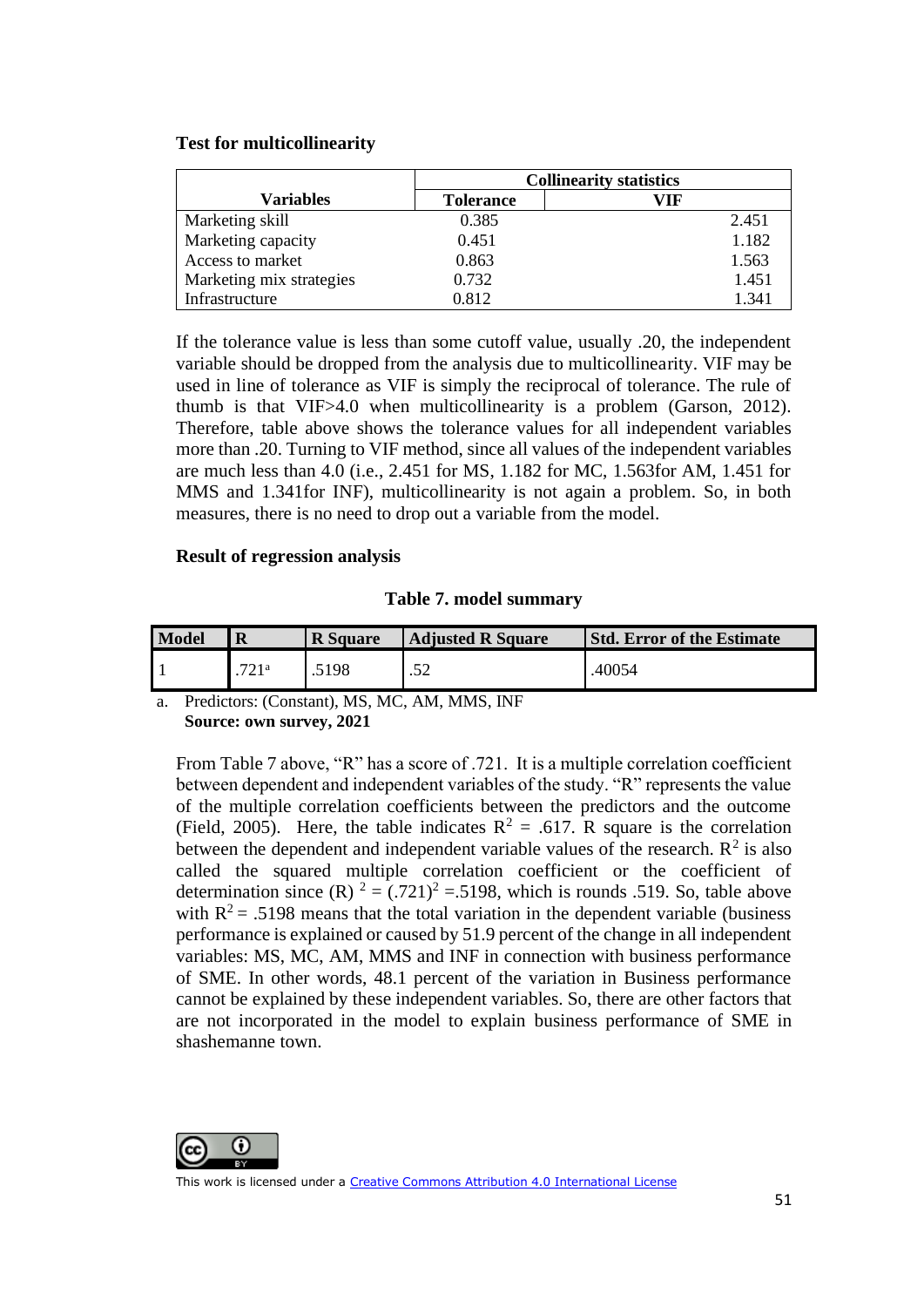| Model |            |       | <b>Unstandardized Coefficients</b> | Standardized<br>Coefficients | т     | Sig. |
|-------|------------|-------|------------------------------------|------------------------------|-------|------|
|       |            | B     | Std. Error                         | Beta                         |       |      |
|       | (Constant) | 2.504 | .375                               |                              | 7.748 | .000 |
|       | <b>MS</b>  | .312  | .052                               | .332                         | 5.687 | .000 |
| l 1   | <b>MC</b>  | .134  | .038                               | .301                         | 6.777 | .000 |
|       | AM         | .166  | .071                               | .083                         | 3.215 | .000 |
|       | <b>MMS</b> | .152  | .033                               | .222                         | 4.529 | .000 |
|       | <b>INF</b> | .213  | .023                               | .253                         | 4.536 | .000 |

**Table 8. Coefficients' Table on Multiple Regression of the Research Model**

a. Dependent Variable: BP

**Source: own survey, 2021**

Table above shows that, all the independent variables have statistically significant relationship with the dependent variable since their p-value is below the alpha level which is 0.05. Considering the standardized beta coefficients, the strongest predictor of the dependent variable (Business performance) is marketing skill with 0.312 value, managerial capacity with .134 value, access to market with .166 value, marketing mix strategy with .152 value and infrastructure with .213 value. All independent variables have positive relationship with the dependent variable.

|                                | <b>Coefficients</b>   |                     |             |
|--------------------------------|-----------------------|---------------------|-------------|
| Independent<br><b>Variable</b> | <b>Unstandardized</b> | <b>Standardized</b> | $P - value$ |
|                                | В                     | В                   | (sign)      |
| <b>MS</b>                      | .312                  | .052                | .000        |
| MC                             | .134                  | .038                | .000        |
| AM                             | .166                  | .071                | .000        |
| <b>MMS</b>                     | .152                  | .033                | .000        |
| <b>INF</b>                     | .213                  | .023                | .000        |

### **Hypothesis Testing**

#### **Hypothesis 1:**

Table of Beta value shows that marketing skill has significant effect on business performance with a value of .052. Since the p value is less than 0.05 or even strictly p<.01, the value is significant. Thus, reject the null hypothesis (H1o) and accept the alternative hypothesis (H1a) marketing skill has significant effect on the business performance of MSE.

## **Hypothesis 2**:

The beta value of managerial capacity has significant effect on business performance of MSE with the value of .038. Since the p value is less than 0.05 (at p= .01), the value is significant. Thus, reject the null hypothesis (H1o) and accept

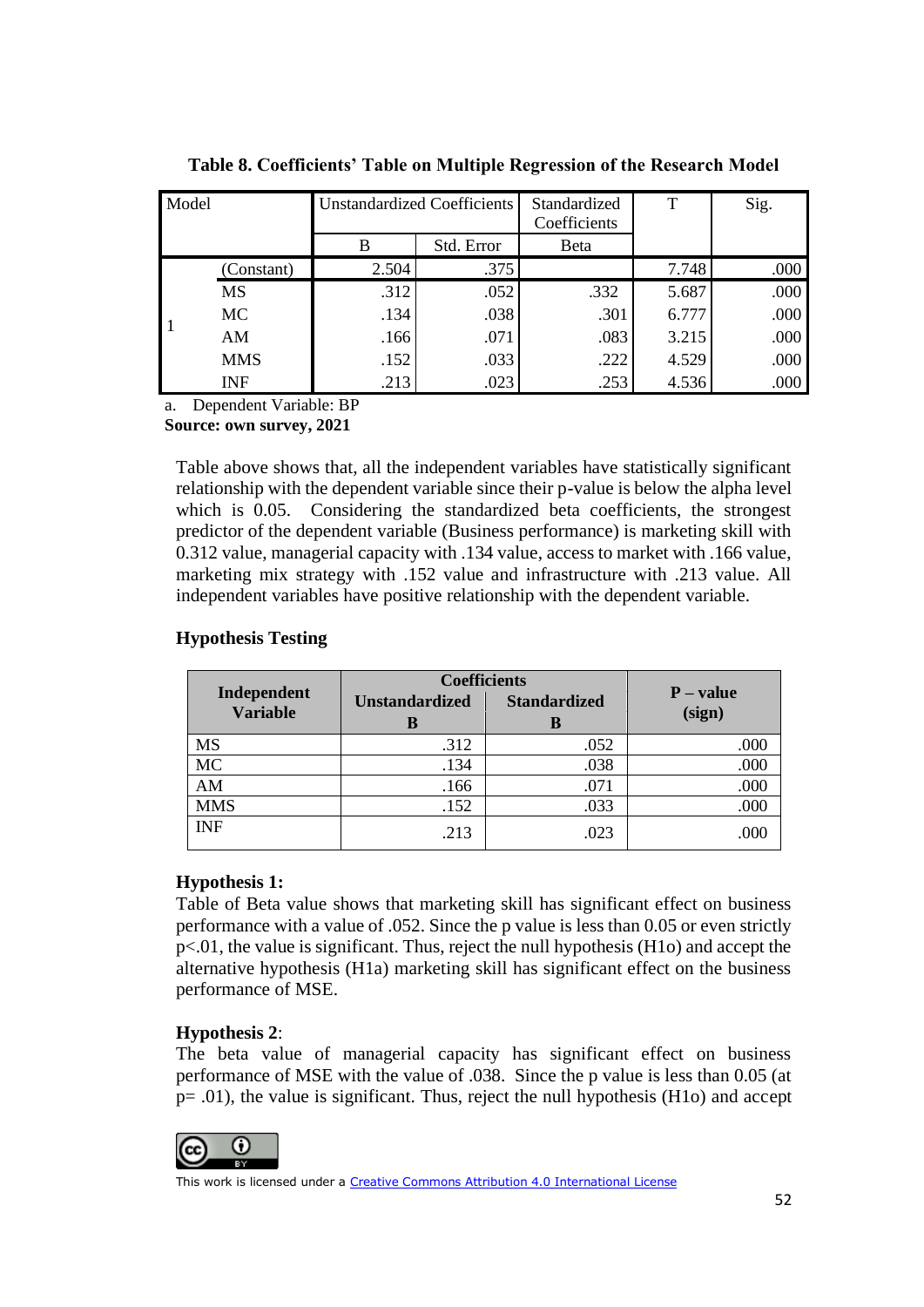the alternative hypothesis (H1a) managerial capacity has significant effect on the business performance of MSE.

## **Hypothesis 3:**

The beta value of Access to market has significant effect on business performance with the value of  $.071$ . Since the p value is less than 0.05 or p<.01, the value is significant. Thus, reject the null hypothesis (H1o) and accept the alternative hypothesis (H1a) access to market has o significant effect on the business performance of MSE.

## **Hypothesis 4:**

The beta value of marketing mix strategy has significant effect on business performance of MSE with the value of .033. Since the p value is less than 0.05 or p<.01, the value is significant. Thus, reject the null hypothesis (H1o) and accept the alternative hypothesis (H1a) marketing mix strategy has significant effect on the business performance of MSE.

## **Hypothesis 5:**

The beta value of availability of good infrastructure has significant effect on business performance of MSE with the value of .023. Since the p value is less than 0.05 or  $p<0.01$ , the value is significant. Thus, reject the null hypothesis (H1o) and accept the alternative hypothesis (H1a) availability of good infrastructure has no significant effect on the business performance of MSE

Therefore, it is possible to infer that MS, MC, AM, MMS and INF have significant effect business performance of MSE

## **5. Conclusion and Suggestion**

#### **Conclusion**

The study implies most the participant of the Mse are male, thus, the government needs to encourage female participant through increasing the awareness on the benefit of participating in SMEs activity and increasing their role in the country's economic development. The mean score of all marketing skill factors are below mean value indicating that managers have low Marketing skill or hesitant to analyze existing business opportunities, segment their market and identify their target market that can be best served. Thus, marketing skill is very critical for good performance of the small and medium enterprise for the success and to stay in competition in current stiff and hazardous competition. For the businesses product is very important to the survival of the business because all the other component of the marketing mix have been stands to the side of price, the promotion and distribution are all possible and done only when there is a product and it is the initial or starting point of the business growth. Therefore the business sector needs to produce good quality product which will make them to compete with the larger organization produce similar product.

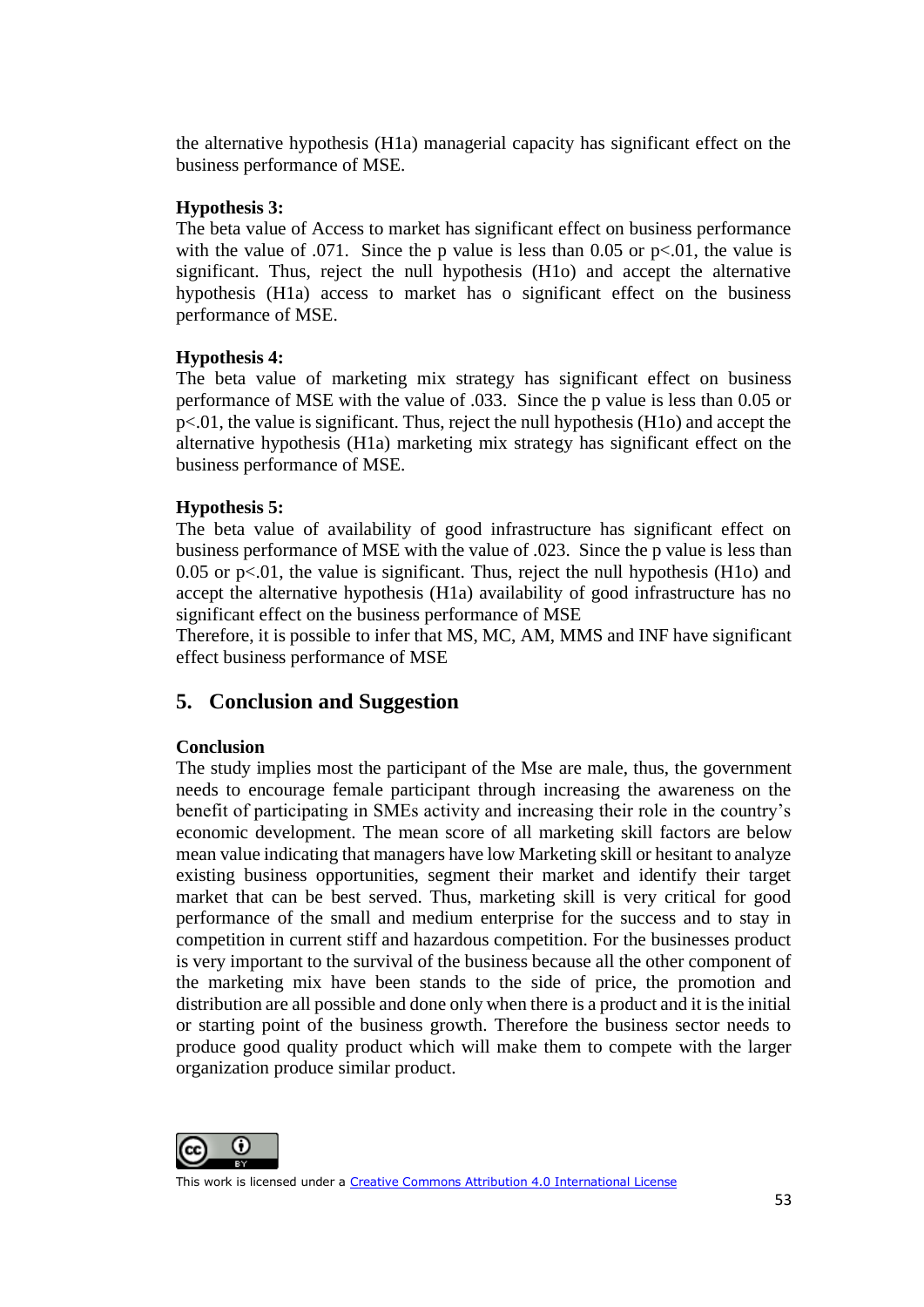#### **Recommendation**

Employment opportunity; in all successful economies, MSEs are seen as an essential springboard for growth, job creation and social progress. The small business sector is also seen as an important force to generate employment and more equitable income distribution, activate competition, exploit niche markets, and enhance productivity and technical change and, through the combination of all of these measures, to stimulate economic development. Starting to new business without having sufficient technical skills resulted in marketing inefficiency of MSEs and failure of businesses within in few years. Hence, owners of MSEs should get sufficient training and experience sharing before entering to new business. It is also advised that shortage of local supply needs to be solved through solving related problems such as constraints at supply sources, transportation facilities and road infrastructure. In other ways strengthening capacity of existing suppliers, establishing new micro and small enterprise suppliers and then creating market linkage with the underlying enterprises can also be a solution needing attention. Efficiency in marketing is unthinkable without strong management capacities of owners or managers. Therefore, to enable the MSEs compete successfully in the market, the MSEs Development office of the town is advised to provide training facilities and promote experience sharing programs and provision of counseling services to owners or managers of the enterprises. Providing selling and display places in areas close to working area. Working places/shades occupied by previews MSEs should be identified and transferred to new ones. To make MSEs competitive and profitable, increase the capacity, knowledge and skill of the operators, experience sharing from successful enterprises, and provision of advice and consultancy, continuous capacity building initiatives and accessibility of relevant technologies should be availed by the government.

### **References**

- 1.Alemu KS, (2016). Determinants of Micro and Small Enterprises Success: The Case of Ambo Town, Ethiopia.
- 2.Ardjouman, D. (2014). Factors influencing Small and Medium Enterprises (SMEs) in adoption and use of technology in Cote d'Ivoire. International Journal of Business and Management; 9(8) 179-190.
- 3.Aregash, A. (2005). Public Private Partnership Projects of the GTZ in Ethiopia: International trade and the protection of natural resources in Ethiopia*.* Bonn: Eschoborn.
- 4.Assessment of Challenges facing Small and Medium Enterprises towards International Marketing Standards: a Case Study of Arusha Region, Tanzania, TNA report (2010).
- 5.Aylin, A.Garango,P., Cocca,P. &Bititchi, U.(2013) The development of SME managerial practice for effective performance management. Journal of small business and enterprise development.Vol. 20 (1). PP. 2854.
- 6.Baker, M. J. (2000) *Marketing theory: a student text.* London: Thomson Learning.
- 7.Bellamy, L. C. (2009) Strategy formulation in SMEs: indications from a longitudinal stud*y***.** *International Journal of Entrepreneurship and Small Business,* 8 (4): pp. 534-549.
- 8.Bereket Tadesse, (2010). The Role of Micro and Small Enterprises in Employment Creation and Income Generation, Mekelle University.
- 9.Bhattacherjee, A. (2012) *Social Science Research: Principles, Methods, and Practices. University of South Florida*: Scholar Commons.

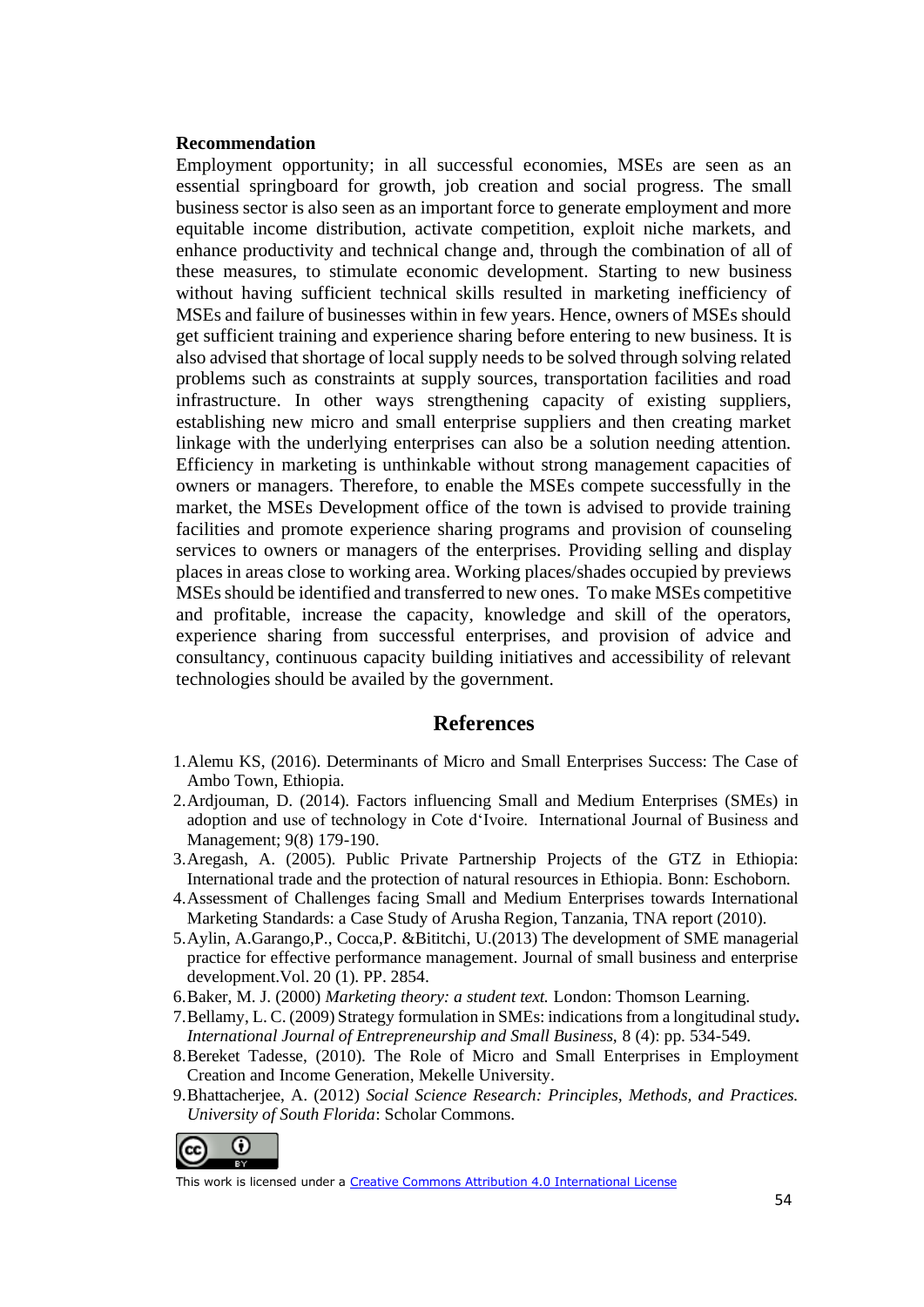- 10.Blankson, C., & Omar, O. E. (2002). Marketing practices of African and Caribbean small businesses in London, UK. *Qualitative Market Research: An International Journal*, *5*(2), 123-134.
- 11.Blankson, C., & Stokes, D. (2002). Marketing practices in the UK small business sector. *Marketing Intelligence & Planning*, *20*(1), 49-61.
- 12.Boaten, N. (2012) *Promoting rural enterprise growth and development*: Lessons from four projects in sub-Saharan Africa, International Fund for Agricultural Development (IFAD)
- 13.Carter, S. and Jones-Evans, D. (2000) *Enterprise and Small Business (Principles, practice and policy.* New York: Pearson Education Limited.
- 14.Clough, Luna, (2011), *Marketing Challenges and Strategies for Micro and small enterprises in east Africa*, GVEP International, June 2011, UK.
- 15.Doyle, P. and Stern, P. (2006*) Marketing management and Strategy*. 4th edition. CapeTown: Financial Times Prentice Hall.
- 16.Dr. Ngui Thomas k. (2014) *The Role of SMEs in Employment Creation and Economic Growth in Selected Countries.* The Catholic University of Eastern Africa
- 17.Ebitu, E. and Olom, P(2015), Marketing Problems and the Performance of Selected Small and Medium Enterprises (SMEs) in Southern Senatorial District of Cross River State, Nigeria. *American International Journal of Contemporary Research*, 5(5): 70-76.
- 18.Edakkandi Meethal Reji, (2013) *Value Chains and Small Enterprise Development: Theory and Praxis.*
- 19.Ellis, P. D. (2005). Market orientation and marketing practice in a developing economy. *European Journal of Marketing*, *39*(5/6), 629-645.
- 20.Federal Democratic Republic of Ethiopia National Planning Commission (2016) *Growth and Transformation Plan II (GTP II)*. Addis Ababa, Ethiopia.
- 21.Gebeyehu, W. & Assefa, D, (2014) *The Role of Micro and Small Enterprises in the Economic Development of Ethiopia. Addis Ababa*: Federal Micro and Small Enterprise Agency.
- 22.Gebreyohannes Y. (2015) *Assessment of the Challenges of Micro and Small Scale Enterprises to Contribute to Sustainable Development*: the case of Manufacturing Enterprises in Addis Ababa, Ethiopia.
- 23.George, D. & Mallery, P. (2003) *SPSS for Windows Step By Step: A Simple Guide and Reference (4th Ed.)*. Boston: Allyn & Bacon.
- 24.Gilmore, A., Carson, D., & Grant, K. (2001). SME marketing in practice. *Marketing intelligence & planning*, *19*(1), 6-11.
- 25.Groucutt, J. (2005) *Foundation of marketing.* New York: Palgrave MacMillan.
- 26.Jayawarna, D., Jones, O., Lam, W., & Phua, S. (2014). The performance of entrepreneurial ventures: Examining the role of marketing practices. *Journal of Small Business and Enterprise Development*, *21*(4), 565-587.
- 27.Kefale, M., & Chinnan, P. (2012) Employment growth and challenges in small and micro enterprises Woldiya, North East Amhara region, Ethiopia. *Educational Research and Essays*,1 (2), pp. 21-26.
- 28.Kothari, C. R. (2004) *Research Methodology: Methods and Techniques* (2nd Revised Ed.). India: New Age International Publishers.
- 29.Markos Kidane1, Dugassa Mulugeta , Addis Adera, Yonas Yimam, Tigabu Molla (2015); The Relationship Between Microenterprises and Socioeconomic Development Among Youth Group in Addis Ababa, Ethiopia. Journal of World Economic Research.
- 30.Mason, R. B. (2004) *An investigation into how marketers cope with an environment of high complexity turbulence, with special reference to the South African environment.*  Unpublished PhD Thesis, Rhodes University, Grahamstown*.* [On line]. Available at: